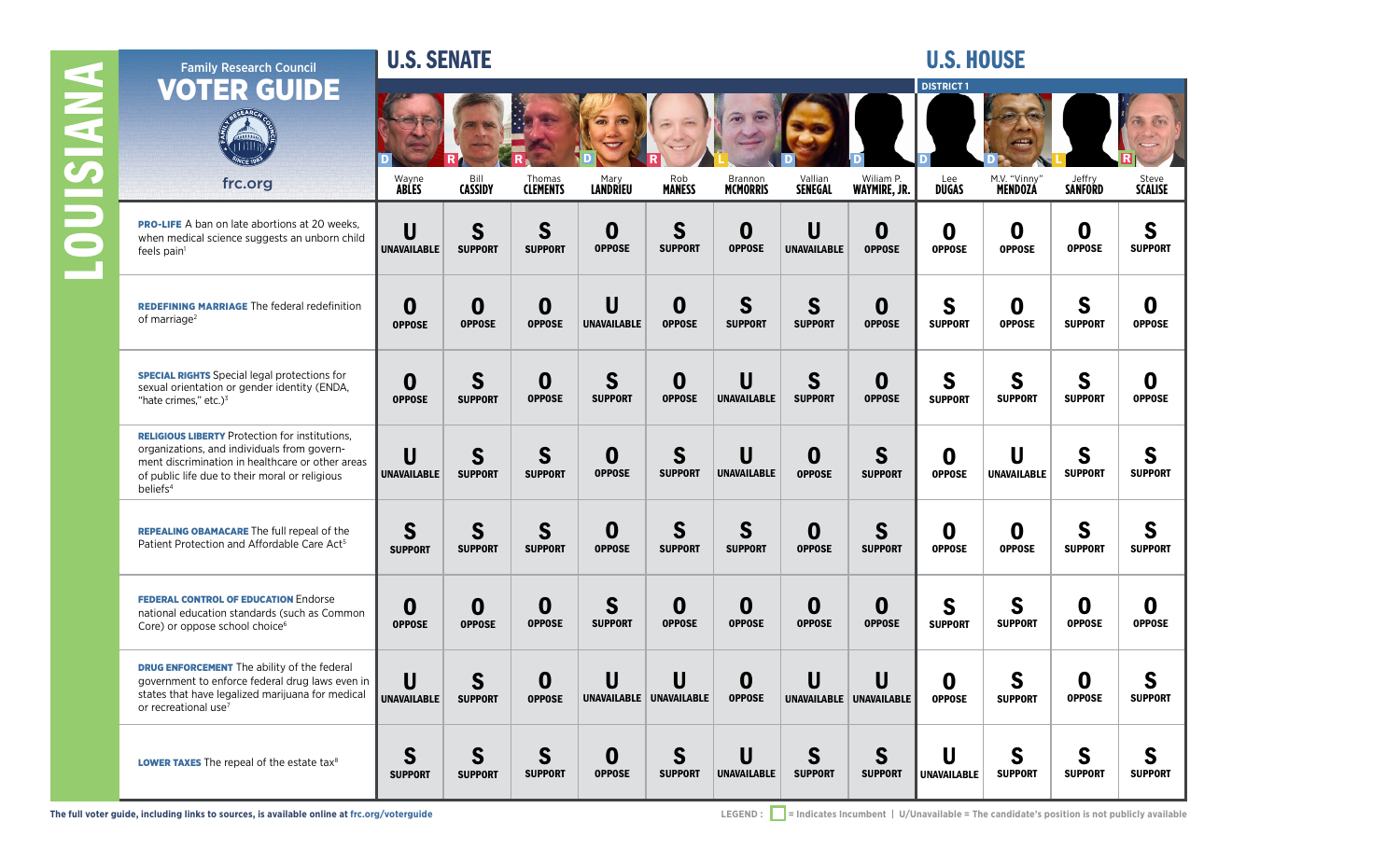| <b>Family Research Council</b>                                                                                                                                                                                                     | <b>U.S. HOUSE OF REPRESENTATIVES</b> |                            |                         |                              |                             |                            |                           |                        |                         |  |
|------------------------------------------------------------------------------------------------------------------------------------------------------------------------------------------------------------------------------------|--------------------------------------|----------------------------|-------------------------|------------------------------|-----------------------------|----------------------------|---------------------------|------------------------|-------------------------|--|
| IER GUI<br>DE                                                                                                                                                                                                                      | <b>DISTRICT 2</b>                    |                            |                         |                              | <b>DISTRICT 3</b>           |                            |                           | <b>DISTRICT 4</b>      |                         |  |
|                                                                                                                                                                                                                                    |                                      |                            |                         |                              |                             |                            |                           |                        |                         |  |
| frc.org                                                                                                                                                                                                                            | David<br><b>BROOKS</b>               | Samuel<br><b>DAVENPORT</b> | Gary<br><b>LANDRIEU</b> | Cedric<br><b>RICHMOND</b>    | Bryan<br><b>BARRILLEAUX</b> | Charles<br><b>BOUSTANY</b> | Russell<br><b>RICHARD</b> | John<br><b>FLEMING</b> | Randall<br><b>LORD</b>  |  |
| <b>PRO-LIFE</b> A ban on late abortions at 20 weeks,<br>when medical science suggests an unborn child<br>feels pain <sup>1</sup>                                                                                                   | U<br><b>UNAVAILABLE</b>              | U<br><b>UNAVAILABLE</b>    | U<br><b>UNAVAILABLE</b> | 0<br><b>OPPOSE</b>           | S<br><b>SUPPORT</b>         | S<br><b>SUPPORT</b>        | U<br><b>UNAVAILABLE</b>   | S<br><b>SUPPORT</b>    | O<br><b>OPPOSE</b>      |  |
| <b>REDEFINING MARRIAGE The federal redefinition</b><br>of marriage <sup>2</sup>                                                                                                                                                    | U<br><b>UNAVAILABLE</b>              | S<br><b>SUPPORT</b>        | U<br><b>UNAVAILABLE</b> | U<br><b>UNAVAILABLE</b>      | U<br><b>UNAVAILABLE</b>     | 0<br><b>OPPOSE</b>         | U<br><b>UNAVAILABLE</b>   | 0<br><b>OPPOSE</b>     | S<br><b>SUPPORT</b>     |  |
| <b>SPECIAL RIGHTS</b> Special legal protections for<br>sexual orientation or gender identity (ENDA,<br>"hate crimes." etc.) $3$                                                                                                    | U<br><b>UNAVAILABLE</b>              | 0<br><b>OPPOSE</b>         | U<br><b>UNAVAILABLE</b> | S<br><b>SUPPORT</b>          | U<br><b>UNAVAILABLE</b>     | 0<br><b>OPPOSE</b>         | U<br><b>UNAVAILABLE</b>   | 0<br><b>OPPOSE</b>     | <b>SUPPORT</b>          |  |
| <b>RELIGIOUS LIBERTY</b> Protection for institutions.<br>organizations, and individuals from govern-<br>ment discrimination in healthcare or other areas<br>of public life due to their moral or religious<br>beliefs <sup>4</sup> | U<br>UNAVAILABLE                     | U<br>UNAVAILABLE           | U<br><b>UNAVAILABLE</b> | U<br><b>UNAVAILABLE</b>      | U<br><b>UNAVAILABLE</b>     | S<br><b>SUPPORT</b>        | U<br><b>UNAVAILABLE</b>   | S<br><b>SUPPORT</b>    | U<br><b>UNAVAILABLE</b> |  |
| <b>REPEALING OBAMACARE The full repeal of the</b><br>Patient Protection and Affordable Care Act <sup>5</sup>                                                                                                                       | U<br><b>UNAVAILABLE</b>              | <b>UNAVAILABLE</b>         | S<br><b>SUPPORT</b>     | 0<br><b>OPPOSE</b>           | S<br><b>SUPPORT</b>         | S<br><b>SUPPORT</b>        | U<br><b>UNAVAILABLE</b>   | S<br><b>SUPPORT</b>    | <b>SUPPORT</b>          |  |
| <b>FEDERAL CONTROL OF EDUCATION Endorse</b><br>national education standards (such as Common<br>Core) or oppose school choice <sup>6</sup>                                                                                          | S<br><b>SUPPORT</b>                  | U<br><b>UNAVAILABLE</b>    | U<br><b>UNAVAILABLE</b> | S<br><b>SUPPORT</b>          | O<br><b>OPPOSE</b>          | O<br><b>OPPOSE</b>         | U<br><b>UNAVAILABLE</b>   | 0<br><b>OPPOSE</b>     | <b>OPPOSE</b>           |  |
| <b>DRUG ENFORCEMENT</b> The ability of the federal<br>government to enforce federal drug laws even in<br>states that have legalized marijuana for medical<br>or recreational use <sup>7</sup>                                      | U<br><b>UNAVAILABLE</b>              | 0<br><b>OPPOSE</b>         | U<br><b>UNAVAILABLE</b> | 0<br><b>OPPOSE</b>           | U<br><b>UNAVAILABLE</b>     | S<br><b>SUPPORT</b>        | U<br><b>UNAVAILABLE</b>   | S<br><b>SUPPORT</b>    | 0<br><b>OPPOSE</b>      |  |
| LOWER TAXES The repeal of the estate tax <sup>8</sup>                                                                                                                                                                              | U<br><b>UNAVAILABLE</b>              | S<br><b>SUPPORT</b>        | U                       | U<br>UNAVAILABLE UNAVAILABLE | U<br>UNAVAILABLE            | S<br><b>SUPPORT</b>        | U<br><b>UNAVAILABLE</b>   | S<br><b>SUPPORT</b>    | S<br><b>SUPPORT</b>     |  |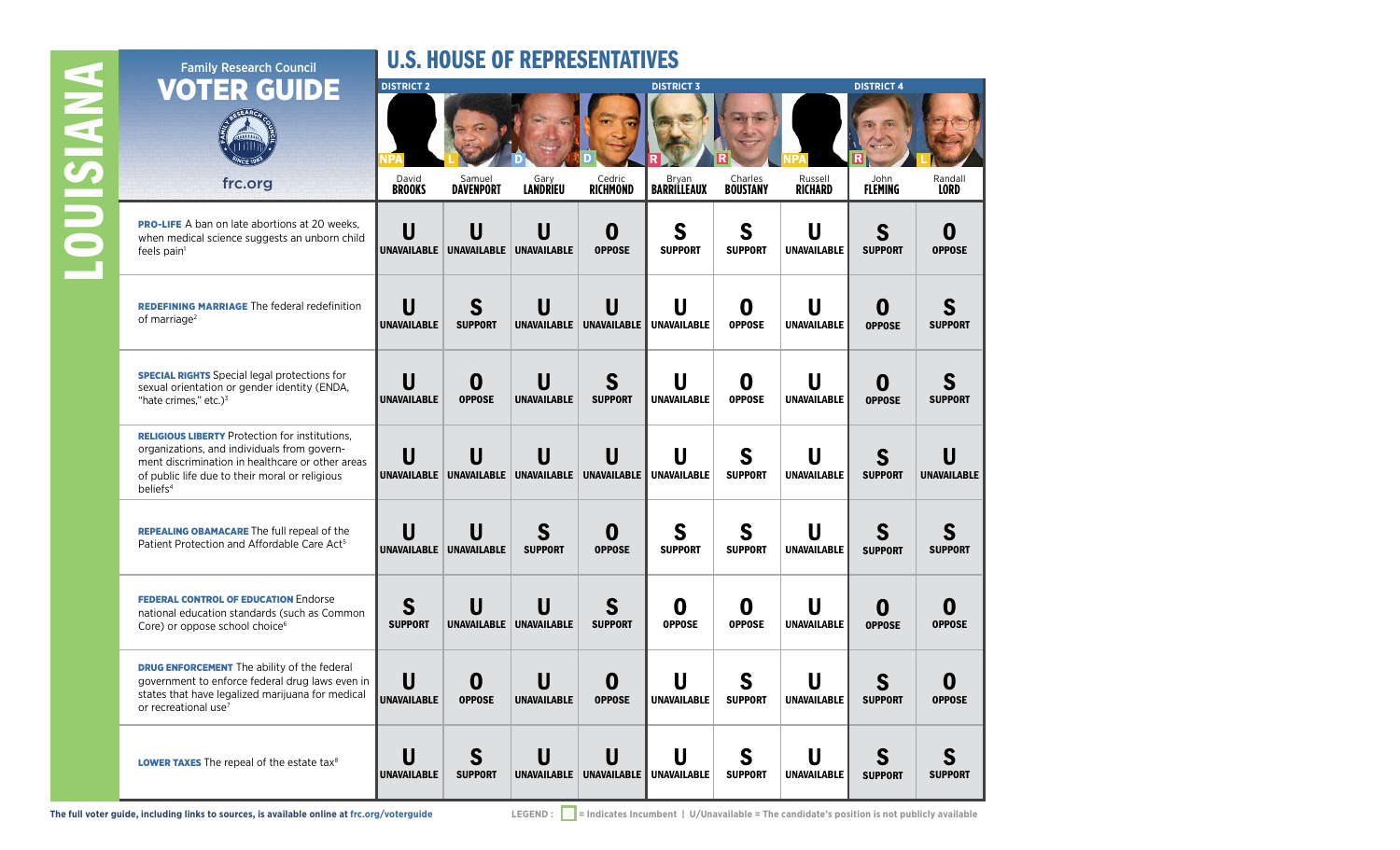# **LOUISIANA** LOUISIANA

### U.S. HOUSE OF REPRESENTATIVES

| IER GUIDE                                                                                                                                                                                                                          | <b>DISTRICT 5</b>       |                                    |                                          |                       |                              |                                               |                            |                           |                         |
|------------------------------------------------------------------------------------------------------------------------------------------------------------------------------------------------------------------------------------|-------------------------|------------------------------------|------------------------------------------|-----------------------|------------------------------|-----------------------------------------------|----------------------------|---------------------------|-------------------------|
|                                                                                                                                                                                                                                    |                         |                                    |                                          |                       |                              |                                               |                            |                           |                         |
| frc.org                                                                                                                                                                                                                            | Ralph<br><b>ABRAHAM</b> | Eliot<br><b>BARRON</b>             | Harris<br><b>BROWN</b>                   | Zach<br><b>DASHER</b> | Clyde<br><b>HOLLOWAY</b>     | Jamie<br><b>MAYO</b>                          | Vance<br><b>MCALLISTER</b> | Charles<br><b>SAUCIER</b> | Ed<br><b>TARPLEY</b>    |
| <b>PRO-LIFE</b> A ban on late abortions at 20 weeks,<br>when medical science suggests an unborn child<br>feels pain <sup>1</sup>                                                                                                   | S<br><b>SUPPORT</b>     | U<br><b>UNAVAILABLE</b>            | S<br><b>SUPPORT</b>                      | S<br><b>SUPPORT</b>   | S<br><b>SUPPORT</b>          | $\overline{\mathsf{U}}$<br><b>UNAVAILABLE</b> | S<br><b>SUPPORT</b>        | U<br><b>UNAVAILABLE</b>   | S<br><b>SUPPORT</b>     |
| <b>REDEFINING MARRIAGE The federal redefinition</b><br>of marriage <sup>2</sup>                                                                                                                                                    | 0<br><b>OPPOSE</b>      | U<br><b>UNAVAILABLE</b>            | 0<br><b>OPPOSE</b>                       | O<br><b>OPPOSE</b>    | 0<br><b>OPPOSE</b>           | U<br><b>UNAVAILABLE</b>                       | 0<br><b>OPPOSE</b>         | U<br><b>UNAVAILABLE</b>   | O<br><b>OPPOSE</b>      |
| <b>SPECIAL RIGHTS</b> Special legal protections for<br>sexual orientation or gender identity (ENDA,<br>"hate crimes," etc.) $3$                                                                                                    | 0<br><b>OPPOSE</b>      | U                                  | U<br>UNAVAILABLE UNAVAILABLE             | 0<br><b>OPPOSE</b>    | 0<br><b>OPPOSE</b>           | U<br><b>UNAVAILABLE</b>                       | 0<br><b>OPPOSE</b>         | U<br><b>UNAVAILABLE</b>   | O<br><b>OPPOSE</b>      |
| <b>RELIGIOUS LIBERTY Protection for institutions,</b><br>organizations, and individuals from govern-<br>ment discrimination in healthcare or other areas<br>of public life due to their moral or religious<br>heliefs <sup>4</sup> | S<br><b>SUPPORT</b>     | U<br><b>UNAVAILABLE</b>            | S<br><b>SUPPORT</b>                      | S<br><b>SUPPORT</b>   | S<br><b>SUPPORT</b>          | U<br><b>UNAVAILABLE</b>                       | S<br><b>SUPPORT</b>        | U<br><b>UNAVAILABLE</b>   | S<br><b>SUPPORT</b>     |
| <b>REPEALING OBAMACARE</b> The full repeal of the<br>Patient Protection and Affordable Care Act <sup>5</sup>                                                                                                                       | S<br><b>SUPPORT</b>     | $\mathsf{U}$<br><b>UNAVAILABLE</b> | S<br><b>SUPPORT</b>                      | S<br><b>SUPPORT</b>   | 0<br><b>OPPOSE</b>           | U<br><b>UNAVAILABLE</b>                       | S<br><b>SUPPORT</b>        | U<br><b>UNAVAILABLE</b>   | S<br><b>SUPPORT</b>     |
| <b>FEDERAL CONTROL OF EDUCATION Endorse</b><br>national education standards (such as Common<br>Core) or oppose school choice <sup>6</sup>                                                                                          | 0<br><b>OPPOSE</b>      | U                                  | U<br>UNAVAILABLE UNAVAILABLE             | O<br><b>OPPOSE</b>    | O<br><b>OPPOSE</b>           | U<br><b>UNAVAILABLE</b>                       | 0<br><b>OPPOSE</b>         | U<br><b>UNAVAILABLE</b>   | O<br><b>OPPOSE</b>      |
| <b>DRUG ENFORCEMENT</b> The ability of the federal<br>government to enforce federal drug laws even in<br>states that have legalized marijuana for medical<br>or recreational use <sup>7</sup>                                      | U                       | U                                  | U<br>UNAVAILABLE UNAVAILABLE UNAVAILABLE | U                     | U<br>UNAVAILABLE UNAVAILABLE | U<br><b>UNAVAILABLE</b>                       | S<br><b>SUPPORT</b>        | O<br><b>OPPOSE</b>        | Ш<br><b>UNAVAILABLE</b> |
| <b>LOWER TAXES</b> The repeal of the estate tax <sup>8</sup>                                                                                                                                                                       | S<br><b>SUPPORT</b>     | U<br>UNAVAILABLE                   | U<br><b>UNAVAILABLE</b>                  | S<br><b>SUPPORT</b>   | S<br><b>SUPPORT</b>          | U<br><b>UNAVAILABLE</b>                       | S<br><b>SUPPORT</b>        | <b>UNAVAILABLE</b>        | <b>SUPPORT</b>          |

Family Research Council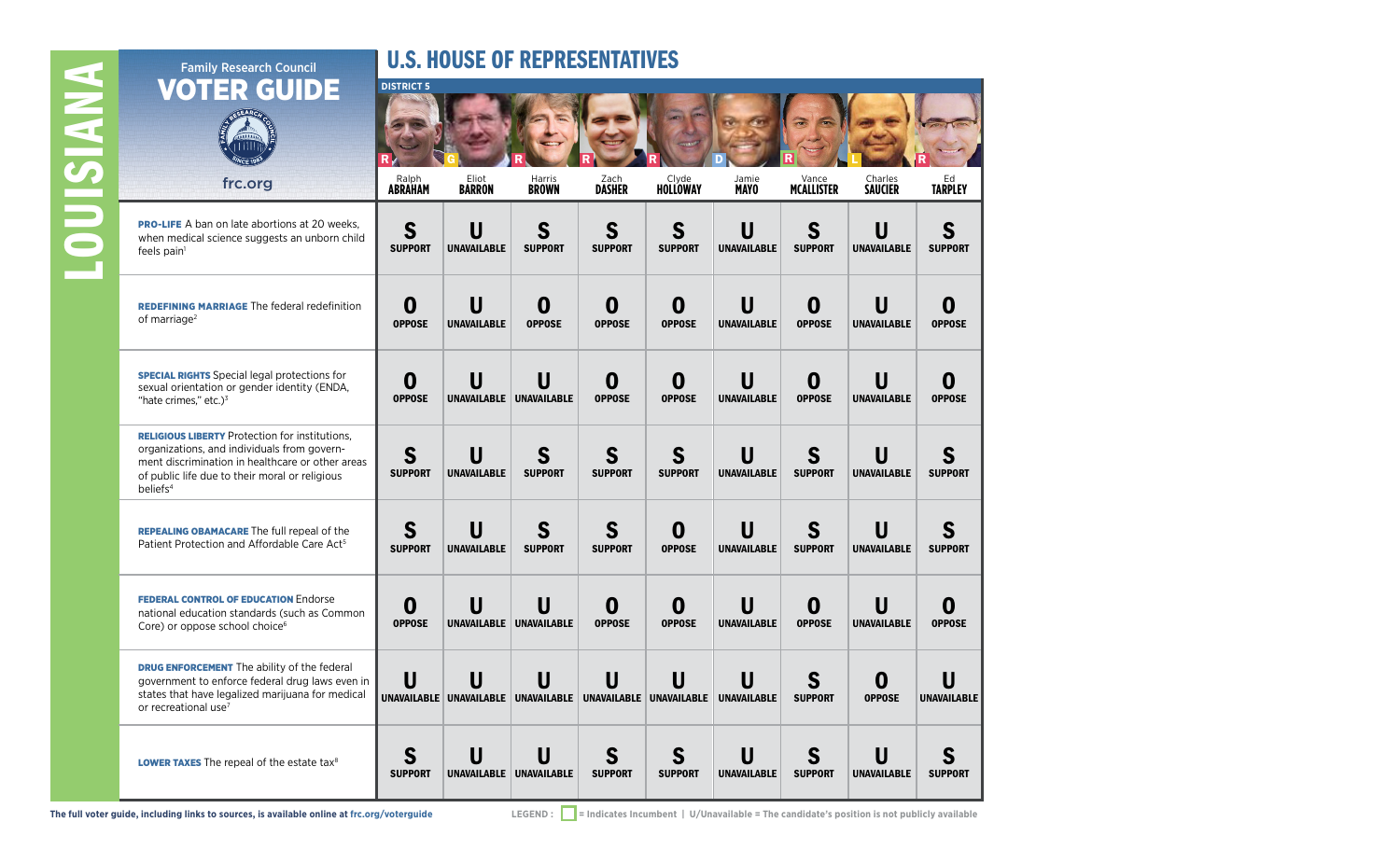# **LOUISIANA** LOUISIANA

## U.S. HOUSE OF REPRESENTATIVES

| <b>VOTER GUIDE</b>                                                                                                                                                                                                                 | <b>DISTRICT 6</b>         |                                   |                               |                                         |                        |                                    |                         |                      |                                                      |                                   |                         |                               |
|------------------------------------------------------------------------------------------------------------------------------------------------------------------------------------------------------------------------------------|---------------------------|-----------------------------------|-------------------------------|-----------------------------------------|------------------------|------------------------------------|-------------------------|----------------------|------------------------------------------------------|-----------------------------------|-------------------------|-------------------------------|
|                                                                                                                                                                                                                                    |                           |                                   |                               |                                         |                        |                                    |                         |                      |                                                      |                                   |                         |                               |
| frc.org                                                                                                                                                                                                                            | <b>Bob</b><br><b>BELL</b> | Dan<br><b>CLAITOR</b>             | Norman<br><b>CLARK</b>        | Rufus<br><b>CRAIG</b>                   | Paul<br><b>DIETZEL</b> | Edwin<br><b>EDWARDS</b>            | Garret<br><b>GRAVES</b> | Richard<br>LIEBERMAN | Craig<br>MCCULLOCH                                   | Trey<br><b>THOMAS</b>             | Lenar<br><b>WHITNEY</b> | Peter<br><b>WILLIAMS</b>      |
| <b>PRO-LIFE</b> A ban on late abortions at 20 weeks,<br>when medical science suggests an unborn child<br>feels pain <sup>1</sup>                                                                                                   | S<br><b>SUPPORT</b>       | S<br><b>SUPPORT</b>               | U                             | $\mathbf{U}$<br>UNAVAILABLE UNAVAILABLE | S<br><b>SUPPORT</b>    | $\boldsymbol{0}$<br><b>OPPOSE</b>  | S<br><b>SUPPORT</b>     | 0<br><b>OPPOSE</b>   | S<br><b>SUPPORT</b>                                  | S<br><b>SUPPORT</b>               | S<br><b>SUPPORT</b>     | U<br><b>UNAVAILABLE</b>       |
| <b>REDEFINING MARRIAGE The federal redefinition</b><br>of marriage <sup>2</sup>                                                                                                                                                    | 0<br><b>OPPOSE</b>        | O<br><b>OPPOSE</b>                | 0<br><b>OPPOSE</b>            | $\mathbf U$<br><b>UNAVAILABLE</b>       | 0<br><b>OPPOSE</b>     | $\mathbf U$<br><b>UNAVAILABLE</b>  | 0<br><b>OPPOSE</b>      | S<br><b>SUPPORT</b>  | 0<br><b>OPPOSE</b>                                   | 0<br><b>OPPOSE</b>                | 0<br><b>OPPOSE</b>      | $\bf{0}$<br><b>OPPOSE</b>     |
| <b>SPECIAL RIGHTS</b> Special legal protections for<br>sexual orientation or gender identity (ENDA,<br>"hate crimes," etc.) $3$                                                                                                    | 0<br><b>OPPOSE</b>        | $\boldsymbol{0}$<br><b>OPPOSE</b> | S<br><b>SUPPORT</b>           | S<br><b>SUPPORT</b>                     | 0<br><b>OPPOSE</b>     | $\mathsf{U}$<br><b>UNAVAILABLE</b> | 0<br><b>OPPOSE</b>      | S<br><b>SUPPORT</b>  | 0<br><b>OPPOSE</b>                                   | $\boldsymbol{0}$<br><b>OPPOSE</b> | 0<br><b>OPPOSE</b>      | $\mathbf 0$<br><b>OPPOSE</b>  |
| <b>RELIGIOUS LIBERTY</b> Protection for institutions,<br>organizations, and individuals from govern-<br>ment discrimination in healthcare or other areas<br>of public life due to their moral or religious<br>beliefs <sup>4</sup> | S<br><b>SUPPORT</b>       | S<br><b>SUPPORT</b>               | S<br><b>SUPPORT</b>           | U<br><b>UNAVAILABLE</b>                 | S<br><b>SUPPORT</b>    | $\mathbf U$<br><b>UNAVAILABLE</b>  | U<br>UNAVAILABLE        | 0<br><b>OPPOSE</b>   | S<br><b>SUPPORT</b>                                  | $\mathbf S$<br><b>SUPPORT</b>     | S<br><b>SUPPORT</b>     | $\mathbf S$<br><b>SUPPORT</b> |
| <b>REPEALING OBAMACARE</b> The full repeal of the<br>Patient Protection and Affordable Care Act <sup>5</sup>                                                                                                                       | S<br><b>SUPPORT</b>       | $\mathbf S$<br><b>SUPPORT</b>     | S<br><b>SUPPORT</b>           | S<br><b>SUPPORT</b>                     | S<br><b>SUPPORT</b>    | $\mathbf 0$<br><b>OPPOSE</b>       | S<br><b>SUPPORT</b>     | 0<br><b>OPPOSE</b>   | S<br><b>SUPPORT</b>                                  | S<br><b>SUPPORT</b>               | S<br><b>SUPPORT</b>     | $\mathbf 0$<br><b>OPPOSE</b>  |
| <b>FEDERAL CONTROL OF EDUCATION Endorse</b><br>national education standards (such as Common<br>Core) or oppose school choice <sup>6</sup>                                                                                          | 0<br><b>OPPOSE</b>        | $\boldsymbol{0}$<br><b>OPPOSE</b> | 0<br><b>OPPOSE</b>            | $\boldsymbol{0}$<br><b>OPPOSE</b>       | 0<br><b>OPPOSE</b>     | S<br><b>SUPPORT</b>                | 0<br><b>OPPOSE</b>      | S<br><b>SUPPORT</b>  | 0<br><b>OPPOSE</b>                                   | 0<br><b>OPPOSE</b>                | 0<br><b>OPPOSE</b>      | S<br><b>SUPPORT</b>           |
| <b>DRUG ENFORCEMENT</b> The ability of the federal<br>government to enforce federal drug laws even in<br>states that have legalized marijuana for medical<br>or recreational use <sup>7</sup>                                      | U<br><b>UNAVAILABLE</b>   | S<br><b>SUPPORT</b>               | U<br><b>UNAVAILABLE</b>       | 0<br><b>OPPOSE</b>                      | U                      | U<br>UNAVAILABLE UNAVAILABLE       | U                       | U                    | U<br>UNAVAILABLE UNAVAILABLE UNAVAILABLE UNAVAILABLE | U                                 | U                       | U<br>UNAVAILABLE UNAVAILABLE  |
| <b>LOWER TAXES</b> The repeal of the estate tax <sup>8</sup>                                                                                                                                                                       | S<br><b>SUPPORT</b>       | S<br><b>SUPPORT</b>               | $\mathbf S$<br><b>SUPPORT</b> | U<br><b>UNAVAILABLE</b>                 | S<br><b>SUPPORT</b>    | U<br><b>UNAVAILABLE</b>            | S<br><b>SUPPORT</b>     | S<br><b>SUPPORT</b>  | S<br><b>SUPPORT</b>                                  | S<br><b>SUPPORT</b>               | S<br><b>SUPPORT</b>     | S<br><b>SUPPORT</b>           |

Family Research Council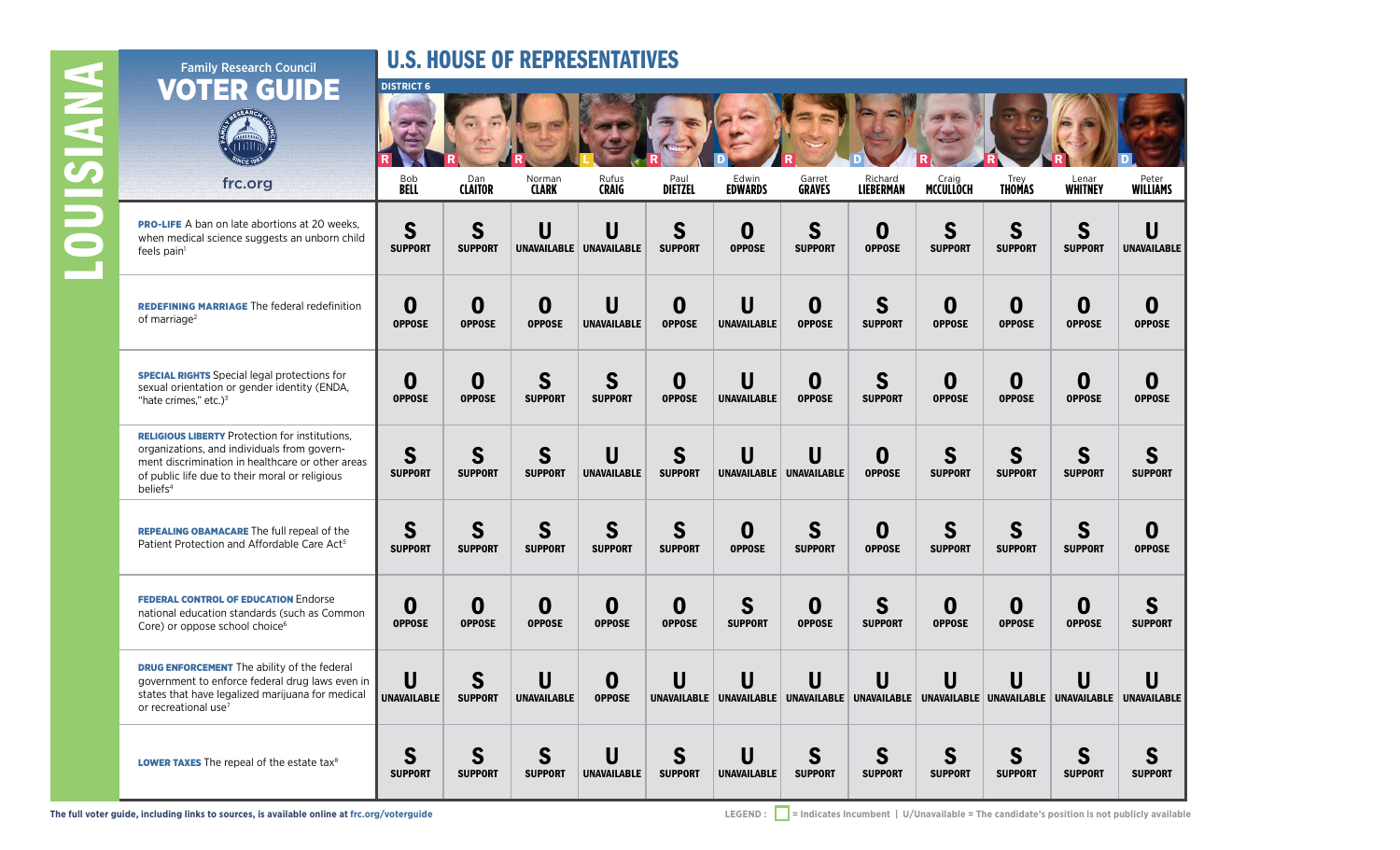| <b>ABLE, WAYNE U.S. SENATE</b>                                                                                                                                                                                                                                                                                                                                                                                    | <b>BARRON, ELIOT</b> U.S. HOUSE   LA-05                                                                                                                                                                                                                                                                                                                                                                                                                                                                       | <b>BROOKS, DAVID</b> U.S. HOUSE   LA-02                                                                                                                                                                                                                                                                                                                                                                                                                                                                                                                                       | <b>CLAITOR, DAN</b> U.S. HOUSE   LA-06                                                                                                                                                                                                                                                                                                                                                                                                                                                                                                      |
|-------------------------------------------------------------------------------------------------------------------------------------------------------------------------------------------------------------------------------------------------------------------------------------------------------------------------------------------------------------------------------------------------------------------|---------------------------------------------------------------------------------------------------------------------------------------------------------------------------------------------------------------------------------------------------------------------------------------------------------------------------------------------------------------------------------------------------------------------------------------------------------------------------------------------------------------|-------------------------------------------------------------------------------------------------------------------------------------------------------------------------------------------------------------------------------------------------------------------------------------------------------------------------------------------------------------------------------------------------------------------------------------------------------------------------------------------------------------------------------------------------------------------------------|---------------------------------------------------------------------------------------------------------------------------------------------------------------------------------------------------------------------------------------------------------------------------------------------------------------------------------------------------------------------------------------------------------------------------------------------------------------------------------------------------------------------------------------------|
| <sup>2</sup> http://www.louisianavoterguide.org<br><sup>3</sup> http://www.louisianavoterguide.org<br><sup>5</sup> http://www.louisianavoterguide.org<br><sup>6</sup> http://www.louisianavoterguide.org<br><sup>8</sup> http://www.louisianavoterguide.org                                                                                                                                                       | No positions available for this candidate.                                                                                                                                                                                                                                                                                                                                                                                                                                                                    | <sup>6</sup> http://davidgbrooks.com/liveindex.php/#!/issues                                                                                                                                                                                                                                                                                                                                                                                                                                                                                                                  | 1 http://votesmart.org/candidate/111199/dan-claitor?categoryId=2&type=V<br>,S,R,E,F,P#.VB94TfldXng<br><sup>2</sup> http://www.louisianavoterguide.org<br><sup>3</sup> http://www.louisianavoterguide.org<br>4 http://www.louisianavoterguide.org<br><sup>5</sup> http://www.claitorforcongress.com/issues-claitor-for-congress<br><sup>6</sup> http://www.louisianavoterguide.org<br>7 http://www.nola.com/politics/index.ssf/2014/04/medical_marijuana<br>louisiana_le.html<br><sup>8</sup> http://legiscan.com/LA/rollcall/SB343/id/15488 |
| <b>ABRAHAM, RALPH U.S. HOUSE LA-05</b>                                                                                                                                                                                                                                                                                                                                                                            | BELL, BOB U.S. HOUSE   LA-06                                                                                                                                                                                                                                                                                                                                                                                                                                                                                  | <b>BROWN, HARRIS</b> U.S. HOUSE   LA-05                                                                                                                                                                                                                                                                                                                                                                                                                                                                                                                                       | <b>CLARK, NORMAN U.S. HOUSE   LA-06</b>                                                                                                                                                                                                                                                                                                                                                                                                                                                                                                     |
| 1 http://www.ralphabraham.com/issues/<br><sup>2</sup> http://www.louisianavoterguide.org<br><sup>3</sup> http://www.louisianavoterguide.org<br>4 http://www.louisianavoterguide.org<br>5 http://www.ralphabraham.com/issues/<br><sup>6</sup> http://www.myarklamiss.com/story/d/story/candidate-conversation-dr-<br>ralph-abraham/19369/FXcQt2TADUCMLQQroRzGJA<br><sup>8</sup> http://www.louisianavoterguide.org | <sup>1</sup> http://democracy.com/CaptBobBell/bio.aspx<br><sup>2</sup> http://democracy.com/CaptBobBell/bio.aspx<br>3 https://www.youtube.com/watch?v=yy8BvDza7y8<br>4 http://www.louisianavoterguide.org<br>5 http://www.wafb.com/story/25970050/republican-party-hosts-<br>congressional-debate<br><sup>6</sup> http://www.louisianavoterguide.org<br><sup>8</sup> http://www.louisianavoterguide.org                                                                                                       | http://harrisbrownforcongress.com/issues<br><sup>2</sup> http://harrisbrownforcongress.com/issues<br>4 http://harrisbrownforcongress.com/issues<br>http://harrisbrownforcongress.com/issues                                                                                                                                                                                                                                                                                                                                                                                   | <sup>2</sup> http://www.louisianavoterguide.org<br><sup>3</sup> http://www.louisianavoterguide.org<br>4 http://www.louisianavoterguide.org<br><sup>5</sup> http://www.louisianavoterguide.org<br><sup>6</sup> http://www.louisianavoterguide.org<br><sup>8</sup> http://www.louisianavoterguide.org                                                                                                                                                                                                                                         |
| <b>BARRILLEAUX, BRYAN U.S. HOUSE   LA-03</b>                                                                                                                                                                                                                                                                                                                                                                      | <b>BOUSTANY, CHARLES U.S. HOUSE   LA-03</b>                                                                                                                                                                                                                                                                                                                                                                                                                                                                   | <b>CASSIDY, BILL U.S. SENATE</b>                                                                                                                                                                                                                                                                                                                                                                                                                                                                                                                                              | <b>CLEMENTS, THOMAS U.S. SENATE</b>                                                                                                                                                                                                                                                                                                                                                                                                                                                                                                         |
| 1http://bryanbarrilleauxforcongress.weebly.com/pro-life.html<br>5 http://bryanbarrilleauxforcongress.weebly.com/obamacare-and-<br>socialism.html<br><sup>6</sup> http://bryanbarrilleauxforcongress.weebly.com/education.html                                                                                                                                                                                     | 1http://clerk.house.gov/evs/2013/roll251.xml<br><sup>2</sup> https://www.govtrack.us/congress/votes/109-2006/h378<br><sup>3</sup> http://clerk.house.gov/evs/2007/roll1053.xml<br>4 http://clerk.house.gov/evs/2013/roll498.xml<br><sup>5</sup> http://clerk.house.gov/evs/2012/roll460.xml<br><sup>6</sup> http://clerk.house.gov/evs/2013/roll374.xml<br>7https://www.govtrack.us/congress/votes/113-2014/h258<br><sup>8</sup> https://beta.congress.gov/bill/113th-congress/house-bill/2429/<br>cosponsors | http://clerk.house.gov/evs/2013/roll251.xml<br><sup>2</sup> http://www.hrc.org/elected-officials/profile/house/280<br><sup>3</sup> http://clerk.house.gov/evs/2009/roll223.xml<br>4 http://clerk.house.gov/evs/2013/roll498.xml<br><sup>5</sup> http://clerk.house.gov/evs/2012/roll460.xml<br><sup>6</sup> http://www.dailyworld.com/story/news/state/2014/09/27/senate-<br>candidates-passionate-common-core/16343609/<br>https://www.govtrack.us/congress/votes/113-2014/h258<br><sup>8</sup> https://beta.congress.gov/bill/113th-congress/house-bill/2429/<br>cosponsors | <sup>1</sup> http://www.louisianavoterguide.org<br><sup>2</sup> http://www.louisianavoterguide.org<br><sup>3</sup> http://www.louisianavoterguide.org<br><sup>4</sup> http://www.louisianavoterguide.org<br><sup>5</sup> http://www.louisianavoterguide.org<br><sup>6</sup> http://www.louisianavoterguide.org<br><sup>7</sup> http://www.louisianavoterguide.org<br><sup>8</sup> http://www.louisianavoterguide.org                                                                                                                        |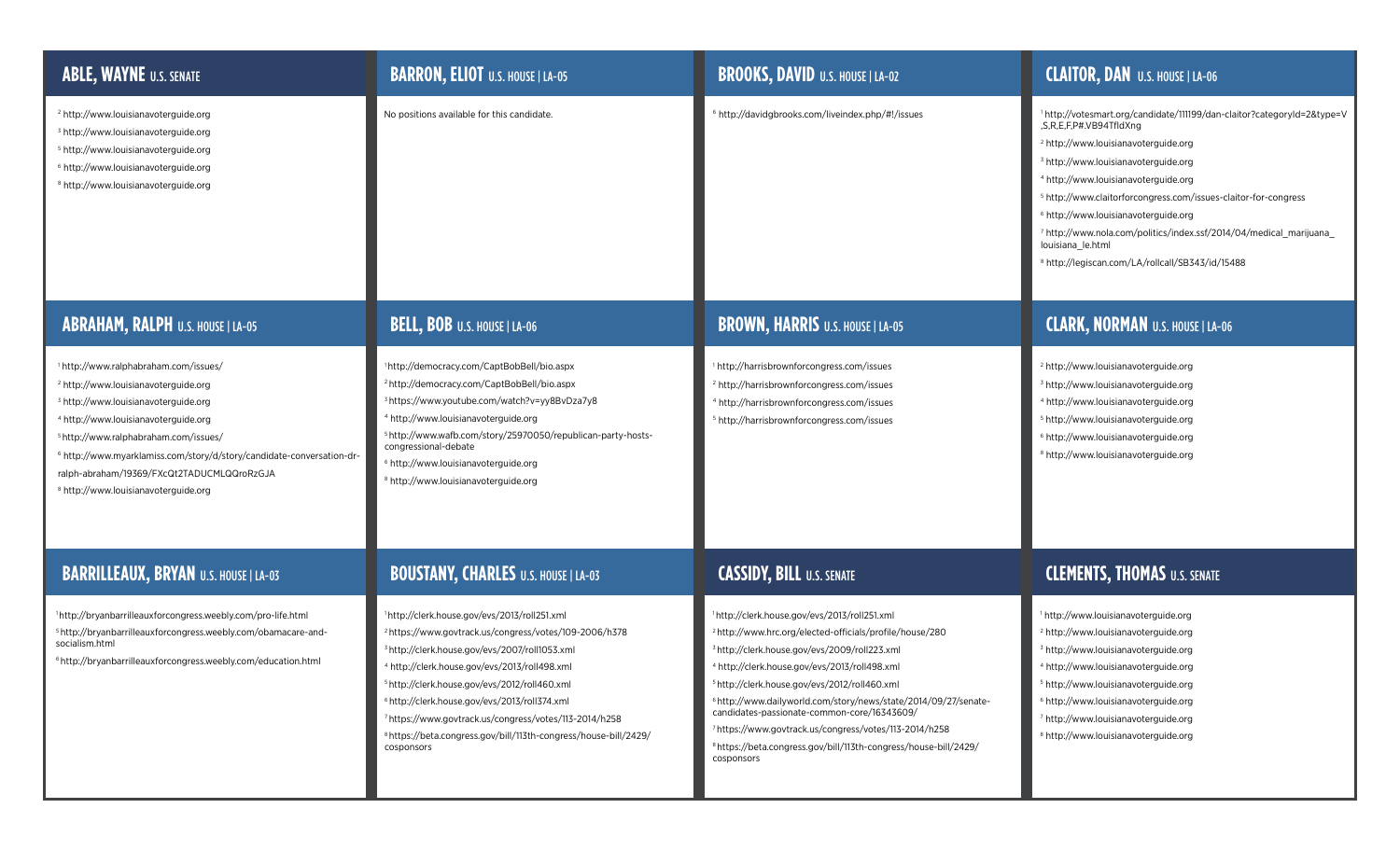| <b>CRAIG, RUFUS U.S. HOUSE   LA-06</b>                                                                                                                                                                                                                                                                                                                                                                                                                                                                                                                                                                                                                                                              | <b>DIETZEL, PAUL U.S. HOUSE   LA-06</b>                                                                                                                                                                                                                                                                                                                                                                                                                      | FLEMING, JOHN U.S. HOUSE   LA-04                                                                                                                                                                                                                                                                                                                                                                                                                                                                             | LANDRIEU, GARY U.S. HOUSE   LA-02                                                                                                                                                                                                                                                                                                                                                                                                                                                                                                                                                                                                                                                                                                                                                                                                                         |
|-----------------------------------------------------------------------------------------------------------------------------------------------------------------------------------------------------------------------------------------------------------------------------------------------------------------------------------------------------------------------------------------------------------------------------------------------------------------------------------------------------------------------------------------------------------------------------------------------------------------------------------------------------------------------------------------------------|--------------------------------------------------------------------------------------------------------------------------------------------------------------------------------------------------------------------------------------------------------------------------------------------------------------------------------------------------------------------------------------------------------------------------------------------------------------|--------------------------------------------------------------------------------------------------------------------------------------------------------------------------------------------------------------------------------------------------------------------------------------------------------------------------------------------------------------------------------------------------------------------------------------------------------------------------------------------------------------|-----------------------------------------------------------------------------------------------------------------------------------------------------------------------------------------------------------------------------------------------------------------------------------------------------------------------------------------------------------------------------------------------------------------------------------------------------------------------------------------------------------------------------------------------------------------------------------------------------------------------------------------------------------------------------------------------------------------------------------------------------------------------------------------------------------------------------------------------------------|
| 3 http://www.lsureveille.com/daily/libertarian-rufus-craig-opens-up-<br>about-th-district-race/article_f627986a-394c-11e4-8773-001a4bcf6878.<br>html<br>http://wrkf.org/post/congressional-candidates-criticize-obamacare=<br><sup>6</sup> http://votesmart.org/candidate/political-courage-test/35515/rufus-holt-<br>craig-jr/#.VCVSqJRdXag<br>http://www.voterufuscraig.com/issues.html                                                                                                                                                                                                                                                                                                           | <sup>1</sup> http://www.pauldietzel.com/policy/constitution.html<br><sup>2</sup> http://www.pauldietzel.com/policy/constitution.html<br><sup>3</sup> http://www.louisianavoterguide.org<br>4 http://www.pauldietzel.com/policy/constitution.html<br><sup>5</sup> http://www.pauldietzel.com/policy/economy.html<br><sup>6</sup> http://www.pauldietzel.com/policy/education.html#sthash.h0hxlZvC.<br>dpbs<br><sup>8</sup> http://www.louisianavoterguide.org | 1 http://clerk.house.gov/evs/2013/roll251.xml<br><sup>2</sup> https://www.congress.gov/bill/113th-congress/house-joint-resolution/51<br><sup>3</sup> http://clerk.house.gov/evs/2009/roll223.xml<br>4 http://clerk.house.gov/evs/2013/roll498.xml<br>5 http://clerk.house.gov/evs/2012/roll460.xml<br><sup>6</sup> http://clerk.house.gov/evs/2013/roll374.xml<br>https://www.govtrack.us/congress/votes/113-2014/h258<br><sup>8</sup> https://beta.congress.gov/bill/113th-congress/house-bill/2429/cospon- | <sup>1</sup> https://www.facebook.com/glandrieu/likes<br><sup>5</sup> http://www.garylandrieu.com/issues.html                                                                                                                                                                                                                                                                                                                                                                                                                                                                                                                                                                                                                                                                                                                                             |
| <b>DASHER, ZACH U.S. HOUSE   LA-06</b>                                                                                                                                                                                                                                                                                                                                                                                                                                                                                                                                                                                                                                                              | <b>DUGAS, LEE U.S. HOUSE   LA-01</b>                                                                                                                                                                                                                                                                                                                                                                                                                         | <b>GRAVES, GARRET U.S. HOUSE   LA-06</b>                                                                                                                                                                                                                                                                                                                                                                                                                                                                     | <b>LANDRIEU, MARY U.S. SENATE</b>                                                                                                                                                                                                                                                                                                                                                                                                                                                                                                                                                                                                                                                                                                                                                                                                                         |
| www.zachdasher.com/issues<br><sup>2</sup> http://abcnews.go.com/blogs/politics/2014/06/9-questions-for-zach-<br>dasher-the-other-duck-dynasty-family-backed-candidate/<br><sup>3</sup> http://www.louisianavoterguide.org<br>4 https://www.facebook.com/DasherforCongress/photos/a.55047786840<br>5216.1073741828.544994868953516/557533407699662/?type=1&theater<br>5 http://www.teapartyexpress.org/8520/interview-with-zach-dasher-<br>candidate-for-louisianas-5th-congressional-district<br><sup>6</sup> https://www.facebook.com/DasherforCongress/photos/a.55047786840<br>5216.1073741828.544994868953516/551590771627259/?type=1&theater<br><sup>8</sup> http://www.louisianavoterguide.org | <sup>1</sup> http://rebuildingamericatogether.com/facts-gop-doesn-t-want-you-to-<br>know.html<br><sup>2</sup> http://www.louisianavoterguide.org<br><sup>3</sup> http://www.louisianavoterguide.org<br>4 http://www.louisianavoterguide.org<br><sup>5</sup> http://rebuildingamericatogether.com/facts-gop-doesn-t-want-you-to-<br>know.html<br><sup>6</sup> http://www.louisianavoterguide.org<br><sup>7</sup> http://www.louisianavoterguide.org           | http://www.garretgravesforcongress.com/issues/22<br><sup>2</sup> http://www.garretgravesforcongress.com/issues/22<br><sup>3</sup> http://www.louisianavoterguide.org<br><sup>5</sup> http://www.garretgravesforcongress.com/issues/13<br><sup>6</sup> http://www.louisianavoterguide.org<br><sup>8</sup> http://www.louisianavoterguide.org                                                                                                                                                                  | 1 http://www.politico.com/story/2014/06/louisiana-abortion-mary-<br>landrieu-bill-cassidy-107779.html<br><sup>2</sup> http://www.washingtonblade.com/2014/09/17/senate-races-preview<br><sup>3</sup> http://www.senate.gov/legislative/LIS/roll_call_lists/roll_call_vote_cfm.<br>cfm?&congress=113&session=1&vote=00232<br>4 http://www.senate.gov/legislative/LIS/roll_call_lists/roll_call_vote_cfm.<br>cfm?congress=113&session=2&vote=00228<br>5 http://www.washingtonpost.com/blogs/plum-line/wp/2014/04/22/<br>landrieu-ill-put-gop-foe-on-defensive-on-health-care/<br><sup>6</sup> http://www.nola.com/politics/index.ssf/2013/10/mary_landrieu_com-<br>mon core loui.html<br>7 http://votesmart.org/candidate/political-courage-test/661/mary-landrieu/<br><sup>8</sup> http://www.bloomberg.com/apps/news?pid=newsarchive&sid=as1Eqfl<br>2r5mk |
| DAVENPORT, SAMUEL U.S. HOUSE   LA-02                                                                                                                                                                                                                                                                                                                                                                                                                                                                                                                                                                                                                                                                | <b>EDWARDS, EDWIN</b> U.S. HOUSE   LA-02                                                                                                                                                                                                                                                                                                                                                                                                                     | HOLLOWAY, CLYDE U.S. HOUSE   LA-05                                                                                                                                                                                                                                                                                                                                                                                                                                                                           | LIEBERMAN, RICHARD U.S. HOUSE   LA-06                                                                                                                                                                                                                                                                                                                                                                                                                                                                                                                                                                                                                                                                                                                                                                                                                     |
| <sup>2</sup> http://www.louisianavoterguide.org<br><sup>3</sup> http://www.louisianavoterguide.org<br>http://www.samuelforcongress.com/issues.php<br><sup>8</sup> http://www.louisianavoterguide.org                                                                                                                                                                                                                                                                                                                                                                                                                                                                                                | 1 http://cenlamar.com/2014/06/30/an-exclusive-interview-with-governor-<br>edwin-edwards/<br><sup>5</sup> http://www.edwinedwards4congress.com/issues.html<br><sup>6</sup> http://www.nola.com/politics/index.ssf/2014/03/4_edwin_edwards_<br>one-liners_fro.html                                                                                                                                                                                             | http://www.louisianavoterguide.org<br><sup>2</sup> http://www.louisianavoterguide.org<br><sup>3</sup> http://www.louisianavoterguide.org<br>http://www.louisianavoterguide.org<br><sup>5</sup> http://theadvocate.com/news/7174823-123/three-prominent-gop-<br>elected-officials<br><sup>6</sup> http://theadvocate.com/news/7174823-123/three-prominent-gop-<br>elected-officials<br><sup>8</sup> http://www.louisianavoterguide.org                                                                        | <sup>1</sup> http://www.lieberman2014.com/how_states_are_leading_the_way_on<br>equal pay for women not louisiana<br><sup>2</sup> https://twitter.com/Lieberman2014/status/519822079290396672<br><sup>3</sup> http://www.lieberman2014.com/how_the_wage_gap_hurts_women_<br>and_families<br>4 http://www.lieberman2014.com/how_the_wage_gap_hurts_women_<br>and families<br><sup>5</sup> http://www.lieberman2014.com/healthcare<br><sup>6</sup> http://www.lieberman2014.com/common_core_no_federal_conspiracy_<br>you decide we know better<br><sup>8</sup> http://www.lieberman2014.com/taxes                                                                                                                                                                                                                                                           |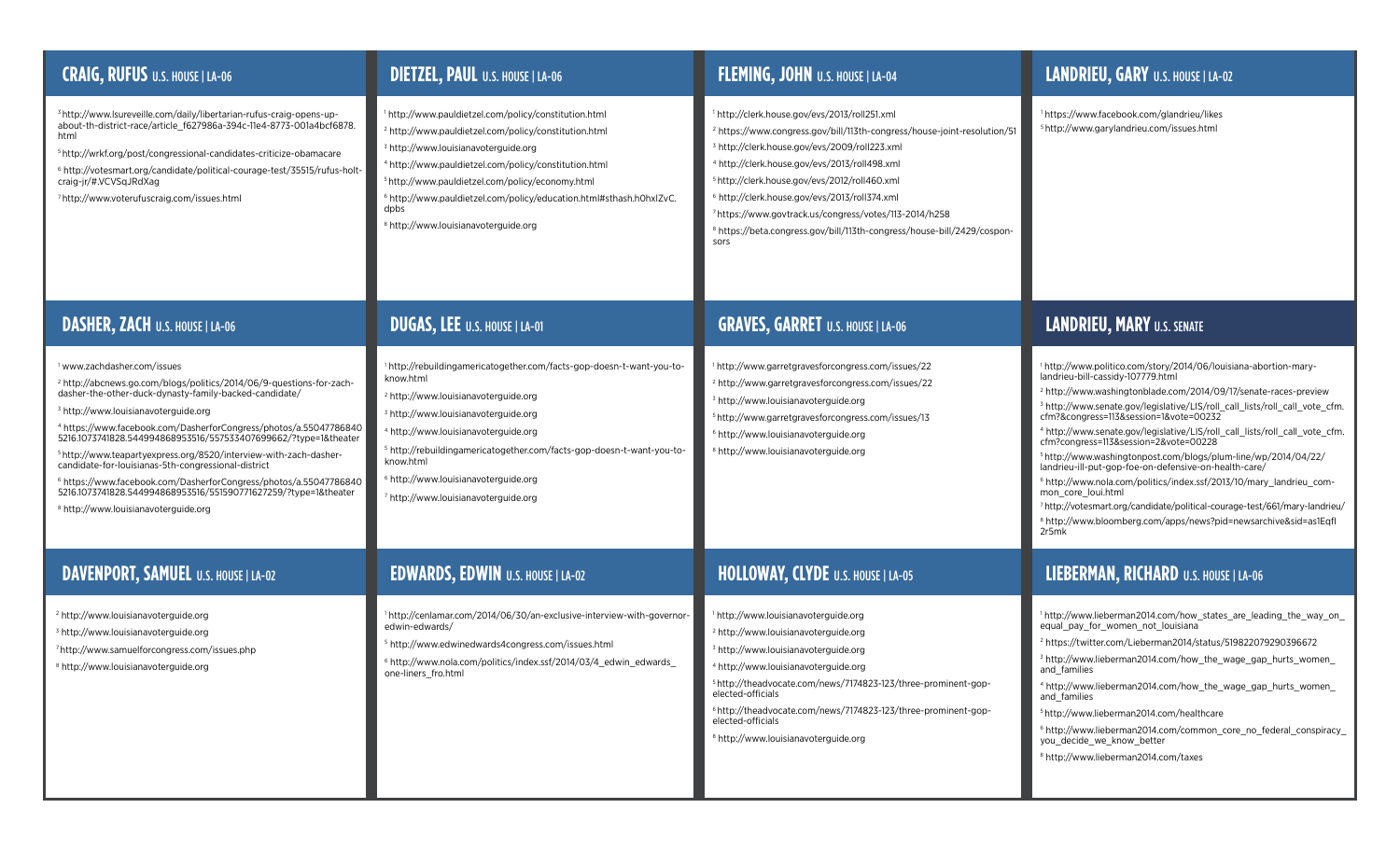| LORD, RANDALL U.S. HOUSE   LA-04                                                                                                                                                                                                                                                                                                                                                                                                                                                                                                                                                                                                                                                                                                     | <b>MCALLISTER, VANCE U.S. HOUSE   LA-05</b>                                                                                                                                                                                                                                                                                                                                                                                                                                                                                                                                                                                                              | MENDOZA, M.V "VINNY" U.S. HOUSE   LA-01                                                                                                                                                                                                                                                                                                                                                                                                                                                                                                                                                                                                                        | <b>SAUCIER, CHARLES U.S. HOUSE   LA-05</b>                                                                                                                                                                                                                                                                                                                                                                                                                                                                                                 |
|--------------------------------------------------------------------------------------------------------------------------------------------------------------------------------------------------------------------------------------------------------------------------------------------------------------------------------------------------------------------------------------------------------------------------------------------------------------------------------------------------------------------------------------------------------------------------------------------------------------------------------------------------------------------------------------------------------------------------------------|----------------------------------------------------------------------------------------------------------------------------------------------------------------------------------------------------------------------------------------------------------------------------------------------------------------------------------------------------------------------------------------------------------------------------------------------------------------------------------------------------------------------------------------------------------------------------------------------------------------------------------------------------------|----------------------------------------------------------------------------------------------------------------------------------------------------------------------------------------------------------------------------------------------------------------------------------------------------------------------------------------------------------------------------------------------------------------------------------------------------------------------------------------------------------------------------------------------------------------------------------------------------------------------------------------------------------------|--------------------------------------------------------------------------------------------------------------------------------------------------------------------------------------------------------------------------------------------------------------------------------------------------------------------------------------------------------------------------------------------------------------------------------------------------------------------------------------------------------------------------------------------|
| 1 http://www.ktbs.com/story/22388670/update-fleming-congressional-<br>incumbents-draw-challengers<br><sup>2</sup> https://www.facebook.com/RandallLordforcongress/photos/a.3302858237<br>91111.1073741829.329743103845383/377114922441534/?type=1<br><sup>3</sup> https://www.facebook.com/RandallLordforcongress/<br>posts/338518696301157<br>4 https://www.facebook.com/RandallLordforcongress/<br>posts/359112500908443<br><sup>5</sup> http://www.campaignforliberty.org/surveys/louisiana-federal-survey-<br>results/<br><sup>6</sup> http://democracy.com/Lord4Liberty/default.aspx<br>http://lordforla.weebly.com/issues.html<br><sup>8</sup> http://www.campaignforliberty.org/surveys/louisiana-federal-survey-<br>results/ | http://www.prolifelouisiana.org/legislation/federal/mcallister.html<br><sup>2</sup> http://www.louisianavoterguide.org<br><sup>3</sup> http://www.louisianavoterguide.org<br>4 http://mcallister.house.gov/press-releases/mcallister-reacts-to-the-<br>supreme-courts-ruling-of-the-sebelius-v-hobby-lobby-stores-inc/<br>http://www.thenewsstar.com/story/news/politics/2014/09/25/mcallis-<br>ter-outworked-every-member-congress/16222783/<br><sup>6</sup> http://www.louisianavoterguide.org<br>7 https://www.govtrack.us/congress/votes/113-2014/h258<br><sup>8</sup> https://beta.congress.gov/bill/113th-congress/house-bill/2429/cospon-<br>sors | 1http://votesmart.org/candidate/political-courage-test/35633/vinny-<br>mendoza<br><sup>2</sup> http://votesmart.org/candidate/political-courage-test/35633/vinny-<br>mendoza<br><sup>3</sup> http://vote-la.org/PoliticianIssue.aspx?State=LA&Id=LAMENDOZAMV&I<br>ssue=BUSGay<br>5http://www.campaignforliberty.org/surveys/louisiana-federal-survey-<br>results/<br><sup>6</sup> http://votesmart.org/candidate/political-courage-test/35633/vinny-<br>mendoza<br>7 http://vote-la.org/PoliticianIssue.aspx?State=LA&Id=LAMENDOZAMV&Is<br>sue=BUSIllegalDrugs<br><sup>8</sup> http://www.campaignforliberty.org/surveys/louisiana-federal-survey-<br>results/ | 7 https://www.facebook.com/CharlesSaucier2014/info?ref=page_internal                                                                                                                                                                                                                                                                                                                                                                                                                                                                       |
| <b>MANESS, ROB U.S. SENATE</b>                                                                                                                                                                                                                                                                                                                                                                                                                                                                                                                                                                                                                                                                                                       | MCCULLOCH, CRAIG U.S. HOUSE   LA-06                                                                                                                                                                                                                                                                                                                                                                                                                                                                                                                                                                                                                      | <b>RICHMOND, CEDRIC</b> U.S. HOUSE   LA-02                                                                                                                                                                                                                                                                                                                                                                                                                                                                                                                                                                                                                     | <b>SCALISE, STEVE U.S. HOUSE   LA-01</b>                                                                                                                                                                                                                                                                                                                                                                                                                                                                                                   |
| http://www.robmaness.com/my-principles/<br><sup>2</sup> http://www.robmaness.com/my-principles/<br><sup>3</sup> http://www.louisianavoterguide.org<br>4 http://www.robmaness.com/candidate-comparison/<br>http://www.robmaness.com/my-principles/<br><sup>6</sup> http://www.dailyworld.com/story/news/state/2014/09/27/senate-candi-<br>dates-passionate-common-core/16343609/<br><sup>8</sup> http://www.louisianavoterguide.org                                                                                                                                                                                                                                                                                                   | http://www.mccullochforcongress.com/meet-craig/<br><sup>2</sup> http://www.mccullochforcongress.com/meet-craig/<br>http://www.louisianavoterguide.org<br>4 https://www.facebook.com/votemcculloch/posts/10153965425510183<br><sup>5</sup> http://www.mccullochforcongress.com/meet-craig/<br><sup>6</sup> https://www.facebook.com/votemcculloch/posts/709633752424521<br><sup>8</sup> http://www.louisianavoterguide.org                                                                                                                                                                                                                                | <sup>1</sup> http://clerk.house.gov/evs/2013/roll251.xml<br><sup>3</sup> https://beta.congress.gov/bill/113th-congress/house-bill/1755/cospon-<br>sors<br>4 http://clerk.house.gov/evs/2013/roll498.xml<br><sup>5</sup> http://clerk.house.gov/evs/2012/roll460.xml<br><sup>6</sup> http://clerk.house.gov/evs/2013/roll374.xml<br>https://www.govtrack.us/congress/votes/113-2014/h258<br>RICHARD, RUSSELL U.S. HOUSE   LA-03<br>No positions available for this candidate.                                                                                                                                                                                   | 1http://clerk.house.gov/evs/2013/roll251.xml<br><sup>2</sup> http://scalise.house.gov/issues/family-values<br>3 http://clerk.house.gov/evs/2009/roll223.xml<br>4 http://scalise.house.gov/press-release/scalise-applauds-scotus-ruling-<br>religious-freedom<br><sup>5</sup> http://clerk.house.gov/evs/2012/roll460.xml<br><sup>6</sup> http://clerk.house.gov/evs/2013/roll374.xml<br>https://www.govtrack.us/congress/votes/113-2014/h258<br><sup>8</sup> https://beta.congress.gov/bill/113th-congress/house-bill/2429/cospon-<br>sors |
| MAYO, JAMIE U.S. HOUSE   LA-05                                                                                                                                                                                                                                                                                                                                                                                                                                                                                                                                                                                                                                                                                                       | <b>MCMORRIS, BRANNON U.S. SENATE</b>                                                                                                                                                                                                                                                                                                                                                                                                                                                                                                                                                                                                                     | <b>SANFORD, JEFFRY U.S. HOUSE   LA-01</b>                                                                                                                                                                                                                                                                                                                                                                                                                                                                                                                                                                                                                      | <b>SENEGAL, VALLIAN U.S. SENATE</b>                                                                                                                                                                                                                                                                                                                                                                                                                                                                                                        |
| No positions available for this candidate.                                                                                                                                                                                                                                                                                                                                                                                                                                                                                                                                                                                                                                                                                           | http://www.lsureveille.com/news/politics/libertarian-candidate-<br>visits-campus/article_d63ba43c-ae4c-11e3-80ac-0017a43b2370.<br>html?mode=jqm<br><sup>2</sup> http://brannonmcmorris.com/main/#page=the_issues<br><sup>5</sup> http://www.examiner.com/article/exclusive-interview-with-senatorial-<br>candidate-brannon-mcmorris<br><sup>6</sup> http://www.examiner.com/article/exclusive-interview-with-senatorial-<br>candidate-brannon-mcmorris<br><sup>7</sup> http://www.examiner.com/article/exclusive-interview-with-senatorial-<br>candidate-brannon-mcmorris                                                                                | 1 http://jeffsanfordforcongress.com/Issues.aspx<br><sup>2</sup> http://jeffsanfordforcongress.com/Issues.aspx<br><sup>3</sup> http://www.louisianavoterguide.org<br>4 http://www.louisianavoterguide.org<br><sup>5</sup> http://www.louisianavoterguide.org<br><sup>6</sup> http://www.louisianavoterguide.org<br>7 http://jeffsanfordforcongress.com/AboutJeff.aspx<br><sup>8</sup> http://www.louisianavoterguide.org                                                                                                                                                                                                                                        | <sup>2</sup> http://www.louisianavoterguide.org<br><sup>3</sup> http://www.louisianavoterguide.org<br>4 http://www.louisianavoterguide.org<br>http://www.louisianavoterguide.org  <br><sup>6</sup> http://www.louisianavoterguide.org<br><sup>8</sup> http://www.louisianavoterguide.org                                                                                                                                                                                                                                                   |